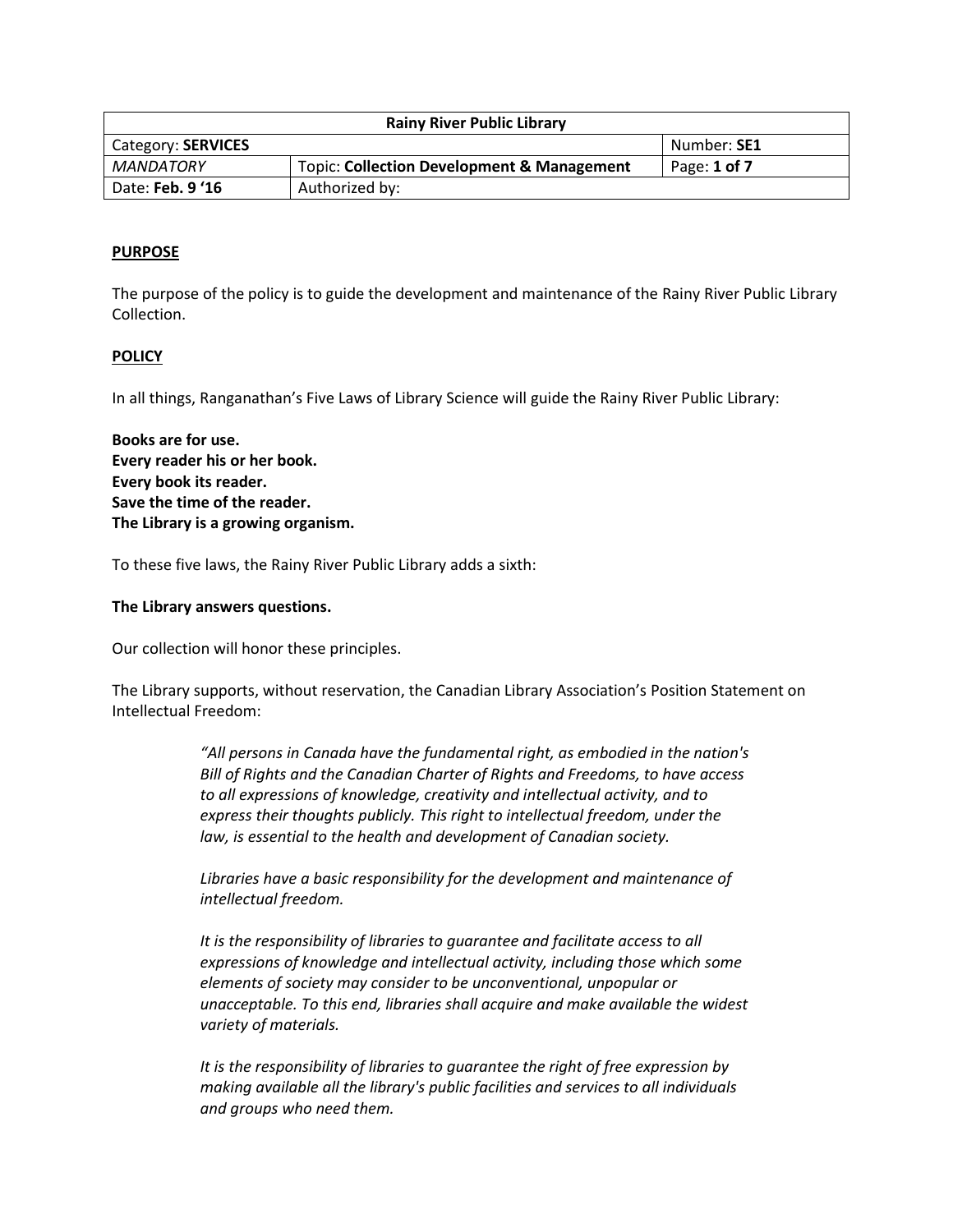| <b>Rainy River Public Library</b> |                                                       |              |
|-----------------------------------|-------------------------------------------------------|--------------|
| Category: SERVICES                |                                                       | Number: SE1  |
| MANDATORY                         | <b>Topic: Collection Development &amp; Management</b> | Page: 2 of 7 |
| Date: Feb. 9 '16                  | Authorized by:                                        |              |

*Libraries should resist all efforts to limit the exercise of these responsibilities while recognizing the right of criticism by individuals and groups.*

*Both employees and employers in libraries have a duty, in addition to their institutional responsibilities, to uphold these principles."*

and the Ontario Library Association's Statement on the Intellectual Rights of the Individual

*"In affirming its commitment to the fundamental rights of intellectual freedom, the freedom to read and freedom of the press, as embodied in the Canadian Charter of Rights and Freedoms, the Ontario Library Association declares its acceptance of the following propositions:*

- *1. That the provision of library service to the public is based upon the right of the citizen, under the protection of the law, to judge individually on questions of politics, religion and morality.*
- *2. That intellectual freedom requires freedom to examine other ideas and other interpretations of life than those currently approved by the local community or by society in general, and including those ideas and interpretations which may be unconventional or unpopular.*
- *3. That freedom of expression includes freedom for a creator to depict what is ugly, shocking and unedifying in life.*
- *4. That free traffic in ideas and opinions is essential to the health and growth of a free society and that the freedom to read, listen and view is fundamental to such free traffic.*
- *5. That it is the responsibility of libraries to maintain the right of intellectual freedom and to implement it consistently in the selection of books, periodicals, films, recordings, other materials, and in the provision of access to electronic sources of information, including access to the internet.*
- *6. That it is therefore part of the library's service to its public to resist any attempt by any individual or group within the community it serves to abrogate or curtail access to information, the freedom to read, view and listen by demanding the removal of, or restrictions to library information sources in any format.*
- *7. That it is equally part of the library's responsibility to its public to ensure that its selection of material is not unduly influenced by the personal opinions of the selectors, but determined by the application of generally accepted standards of accuracy, style and presentation."*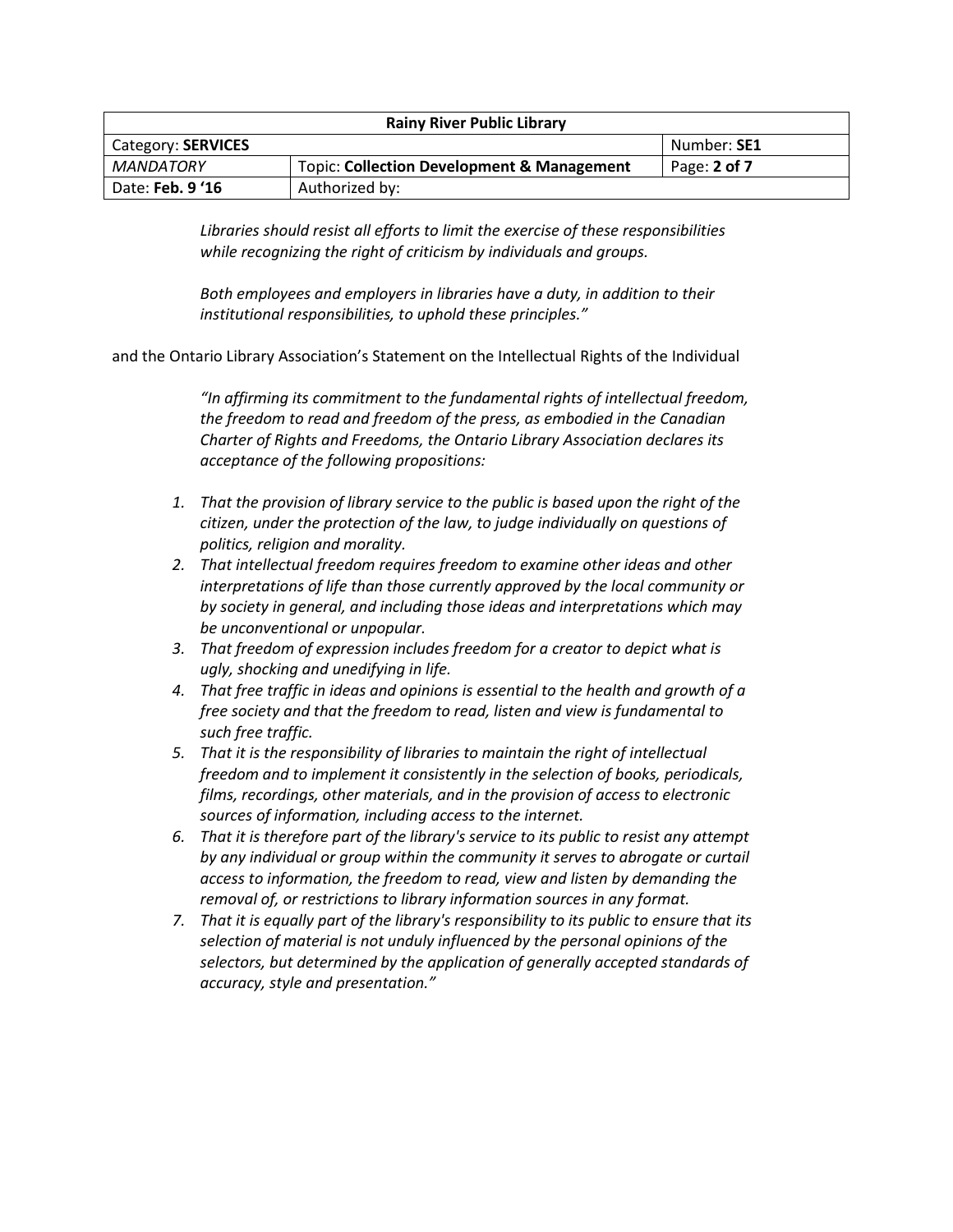| <b>Rainy River Public Library</b> |                                                       |                  |
|-----------------------------------|-------------------------------------------------------|------------------|
| Category: SERVICES                |                                                       | Number: SE1      |
| MANDATORY                         | <b>Topic: Collection Development &amp; Management</b> | Page: $3$ of $7$ |
| Date: Feb. 9 '16                  | Authorized by:                                        |                  |

### **PROCEDURE**

### **1. SCOPE OF THE COLLECTION**

- i. The Library provides a collection of materials…
	- a) in a variety of formats
	- b) for all ages
	- c) that is responsive to the needs and interests of the community
	- d) that reflects the diversity of society, including both permanent and seasonal residents, First Nations, different ethnic, religious and cultural backgrounds, diverse sexual identities, and different abilities.
- ii. The collection shall be balanced and represent diverse points of view. The collection may include materials that some people may consider controversial.
- iii. The Library does not necessarily endorse the views of any particular item in the collection.
- iv. While the Library is a gateway to life-long learning, the Library does not assume responsibility for purchasing or providing any particular item on the school curriculum.
- v. The Library develops collections that include:
	- a) fiction and non-fiction for adults, teens and children
	- b) videorecordings
	- c) audiorecordings
	- d) periodicals
	- e) local history and local interest, especially items about the Rainy River valley, Lake of the Woods, Canadian railways, and birding
	- f) electronic and web-based resources
	- g) items for patrons with different abilities, such as large print books and talking books
	- h) other items relevant to the Library's mission, including realia (when facility space permits)
- vi. Recognized, professional standards will determine the appropriate size of the collection. Planning for budgets and facilities must reflect these standards.

## **2. SELECTION OF MATERIALS**

- i. The board delegates the responsibility for the collection to the Chief Executive Officer (CEO), who may in turn delegate to qualified staff.
- ii. In selecting materials, staff will use professional resources, judgment, knowledge, and experience.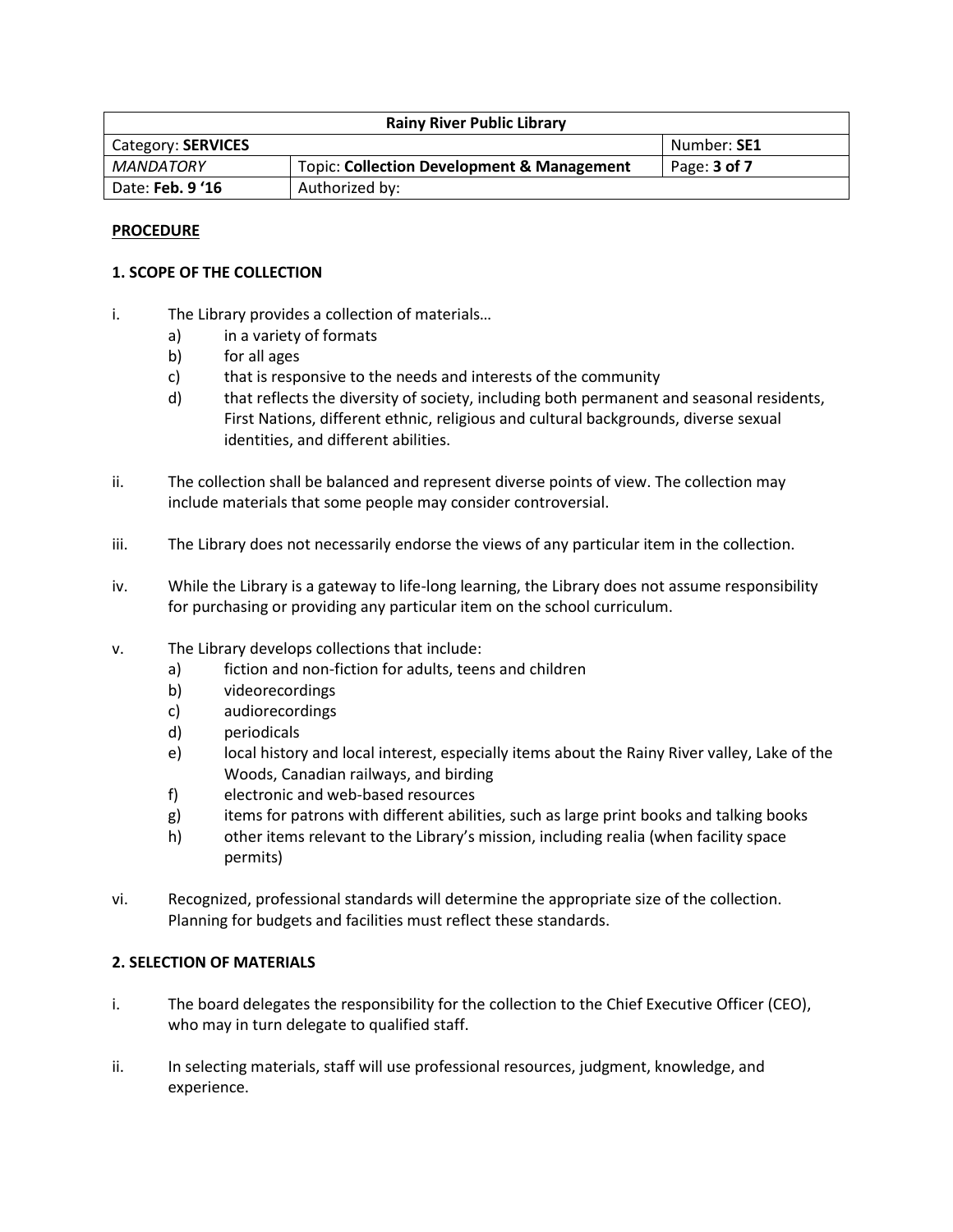| <b>Rainy River Public Library</b> |                                                       |              |
|-----------------------------------|-------------------------------------------------------|--------------|
| Category: SERVICES                |                                                       | Number: SE1  |
| MANDATORY                         | <b>Topic: Collection Development &amp; Management</b> | Page: 4 of 7 |
| Date: Feb. 9 '16                  | Authorized by:                                        |              |

- iii. The staff will proactively solicit advice from, as well as anticipate the needs and interests of, the community.
- iv. The Library will purchase and retain the best and most useful material to fulfill its goals. What is ordered, and what remains in the collections, is based on:
	- a) public demand
	- b) relationship of subject to existing collection
	- c) importance of subject matter in relation to community needs
	- d) authority or significance of author
	- e) quality of writing, production and illustrations
	- f) authority and standards of publisher
	- g) suitability of format for Library use
	- h) recommendations by critics or reviewers
	- i) Canadian content
	- j) availability of materials through other sources
	- k) cost
- v. In choosing sources of material for the collection, preference will be given to suppliers who are Canadian, offer the best discounts, and provide the fastest, most efficient and most costeffective service.
- vi. In planning the annual materials budget, balanced consideration will be given to the following main areas of collection development:
	- a) current materials, to keep the collection up to date; and,
	- b) materials to build the collection in those areas in which it is lacking.

## **3. WEEDING**

- i. An up-to-date, attractive and useful collection is maintained by continual withdrawal and replacement of materials.
- ii. The ongoing process of withdrawal is the responsibility of the CEO. This responsibility may be shared with other staff.
- iii. Items will be withdrawn using the MUSTY weeding system:

## **M = Misleading**

Can occur more rapidly in technology than mythology. Look for:

- "Dated" popular fiction
- Obsolete information
- Books containing racial, cultural or sexual stereotyping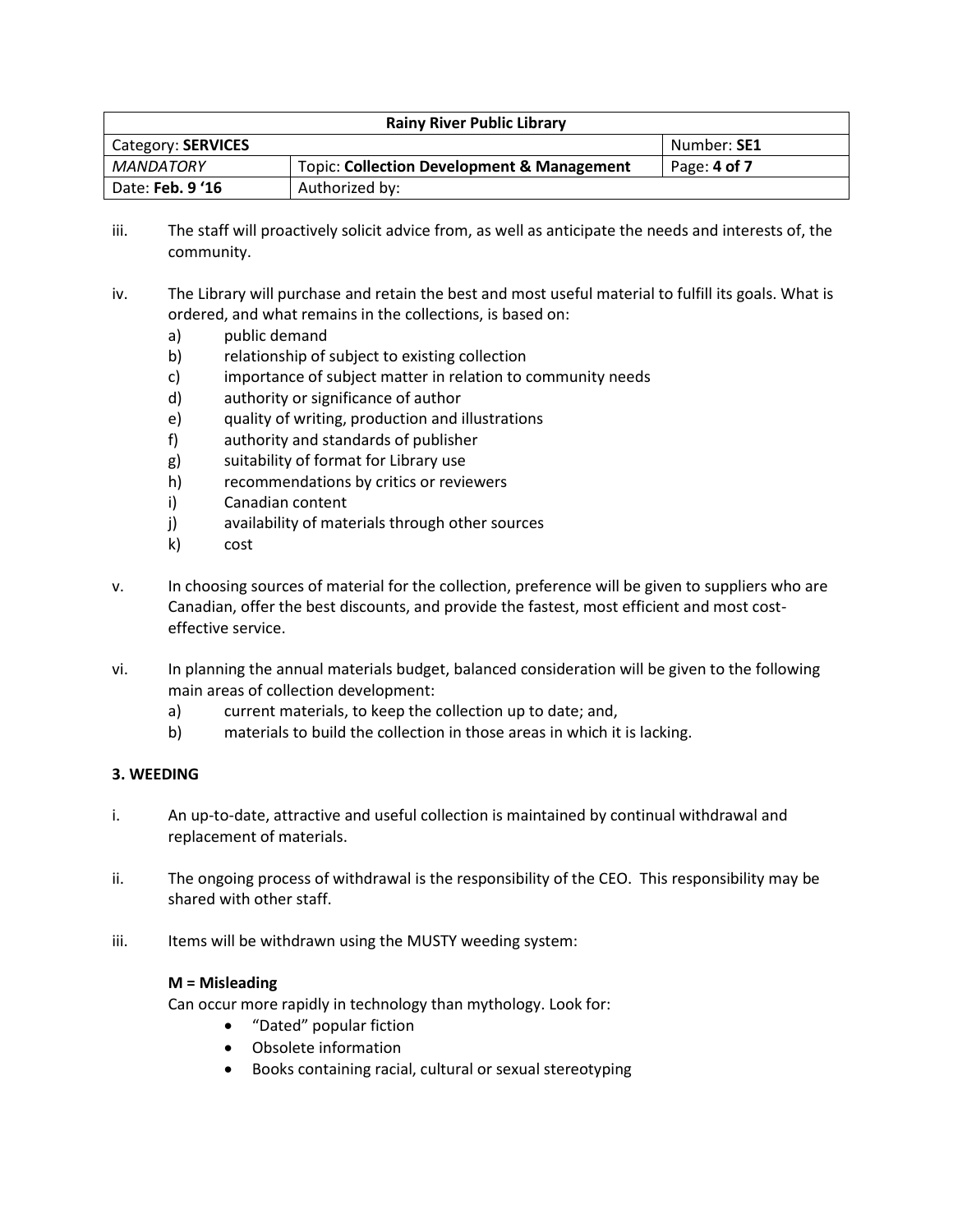| <b>Rainy River Public Library</b> |                                                       |              |
|-----------------------------------|-------------------------------------------------------|--------------|
| Category: SERVICES                |                                                       | Number: SE1  |
| MANDATORY                         | <b>Topic: Collection Development &amp; Management</b> | Page: 5 of 7 |
| Date: Feb. 9 '16                  | Authorized by:                                        |              |

# **U = Ugly**

Refers to the physical condition of the book.

- Antiquated appearance
- Worn-out, frayed, dirty
- Unable to mend

Note that irreplaceable local history items will not be subject to this guideline unless the condition of the item is unsanitary.

## **S = Superseded**

There may be newer copies available.

- Duplicate copies
- Almanacs, yearbooks, encyclopedias superseded by newer editions

## **T = Trivial**

Look for appropriateness for the collection. Check for poor writing, inaccurate information, an inappropriate interest, or reading level for children.

**Y = Your Collection** has no use for the book. It is irrelevant to your collection.

- iv. Discarded materials may be destroyed, forwarded to other libraries, donated to charitable organizations, or sold to the public. Revenue raised by the sale of withdrawn materials will be used for the purchase of new material.
- v. Withdrawn items need to be deleted from the database, stamped "Withdrawn" and the barcodes crossed out. Staff will maintain a shelf weeding record, showing which sections were weeded and when the weeding was completed.

## 4**. REQUESTS FROM MEMBERS OF THE COMMUNITY**

- i. Suggestions from the community for the purchase of items are always welcome. The Library will carefully consider each request. However, the Library can only purchase items that meet the collections criteria described above. Requests can only be filled when budgets permit.
- ii. If a member of the community wishes to requests the re-consideration of an item, the withdrawal of an item or restriction of access to an item in the collection, this request must be received by the CEO in writing. Responses to these requests are guided by the Library's position that:
	- a) people have the right to reject material for themselves, but they do not have the right to restrict the intellectual freedom of others; and,
	- b) it is the responsibility and right of parents and legal guardians to develop, interpret and enforce their own code of ethics upon their minor children.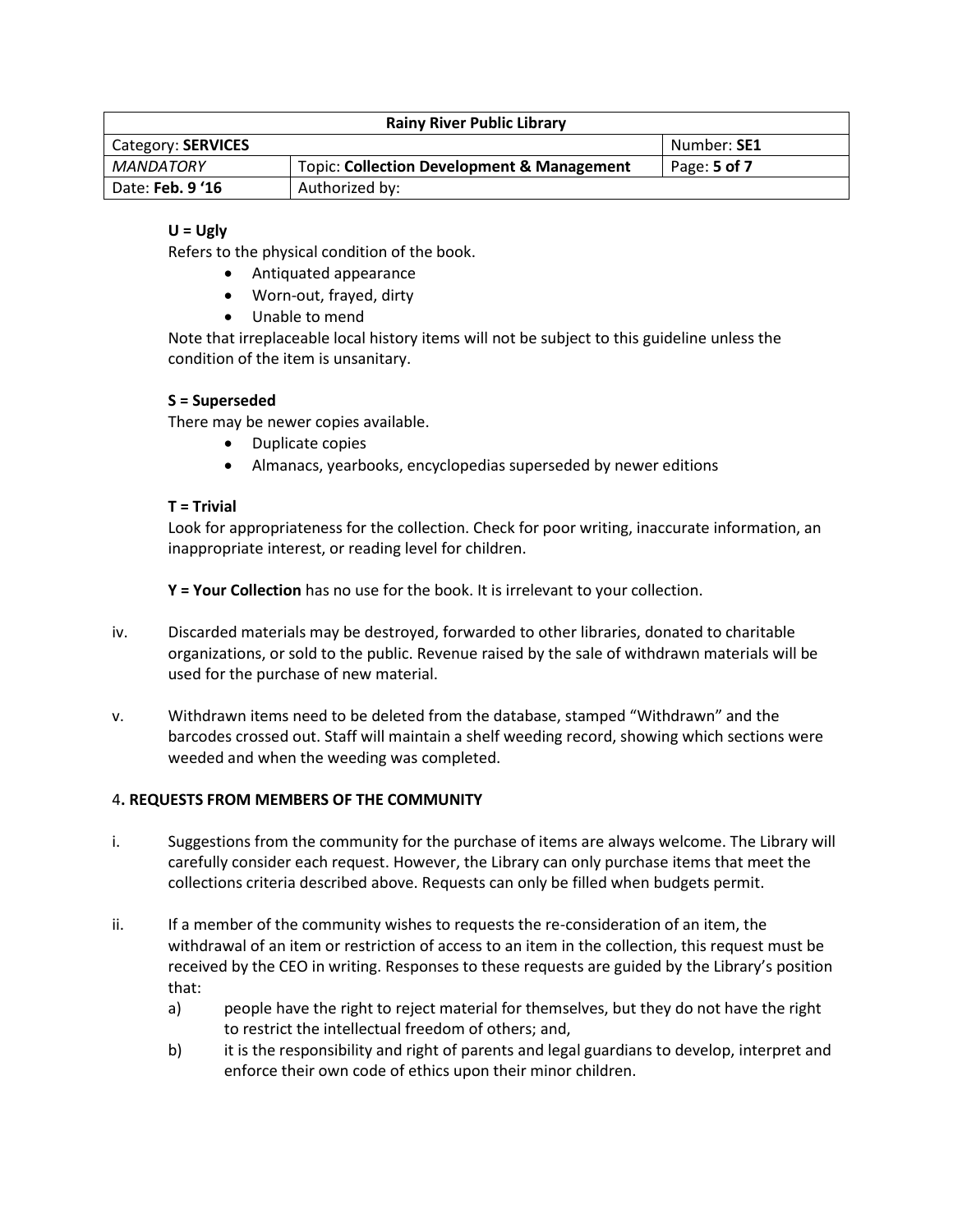| <b>Rainy River Public Library</b> |                                                       |                |
|-----------------------------------|-------------------------------------------------------|----------------|
| Category: SERVICES                |                                                       | Number: SE1    |
| MANDATORY                         | <b>Topic: Collection Development &amp; Management</b> | Page: $6$ of 7 |
| Date: Feb. 9 '16                  | Authorized by:                                        |                |

### **5. GIFTS AND DONATIONS**

- i. The Library accepts gifts of books, other materials, or money for the purchase of items. Items will be added to the collection only if appropriate, needed and contribute to a balanced collection. In this matter, the decision of the CEO is final. All donors will be informed of the Library's donations policy at the time of the donation.
- ii. Gifts of books and other material are accepted on the understanding that the Library retains unconditional ownership of the gifts and that, if it cannot use them, the Library may dispose of them in any way it sees fit. The Library is not responsible for informing the donor of the disposition of any particular item. Again, the decision of the CEO is final.
- iii. The same criteria of selection and withdrawing that are applied to purchased materials are also applied to gifts and donations.
- iv. Materials not added to the collection are discarded or sold.
- v. Unsolicited magazines by religious, fraternal or sectarian organizations are not accepted by the Library. Space limitations and proven lack of reader interest govern the restriction of this material.
- vi. The Library accepts donations that are…
	- a. Items in good condition (gently used) books, CDs, DVDs, and Blu-Rays
	- b. Children's, young adult or adult materials
	- c. Paperbacks and hardcovers
	- d. Regular or large print books
	- e. Books on CD (abridged or unabridged)
	- f. Materials in French or other languages
	- g. Best-sellers

The Library is unable to use…

- a. Books that have been annotated or highlighted
- b. Books with pages or sections missing
- c. Books with food or drink stains
- d. Audio cassettes or VHS tapes, including those copied from originals
- e. Outdated materials
- f. Mouldy or damp books
- g. Textbooks
- h. National Geographic magazines
- i. Old encyclopedia sets
- j. Reader's Digest Condensed Books